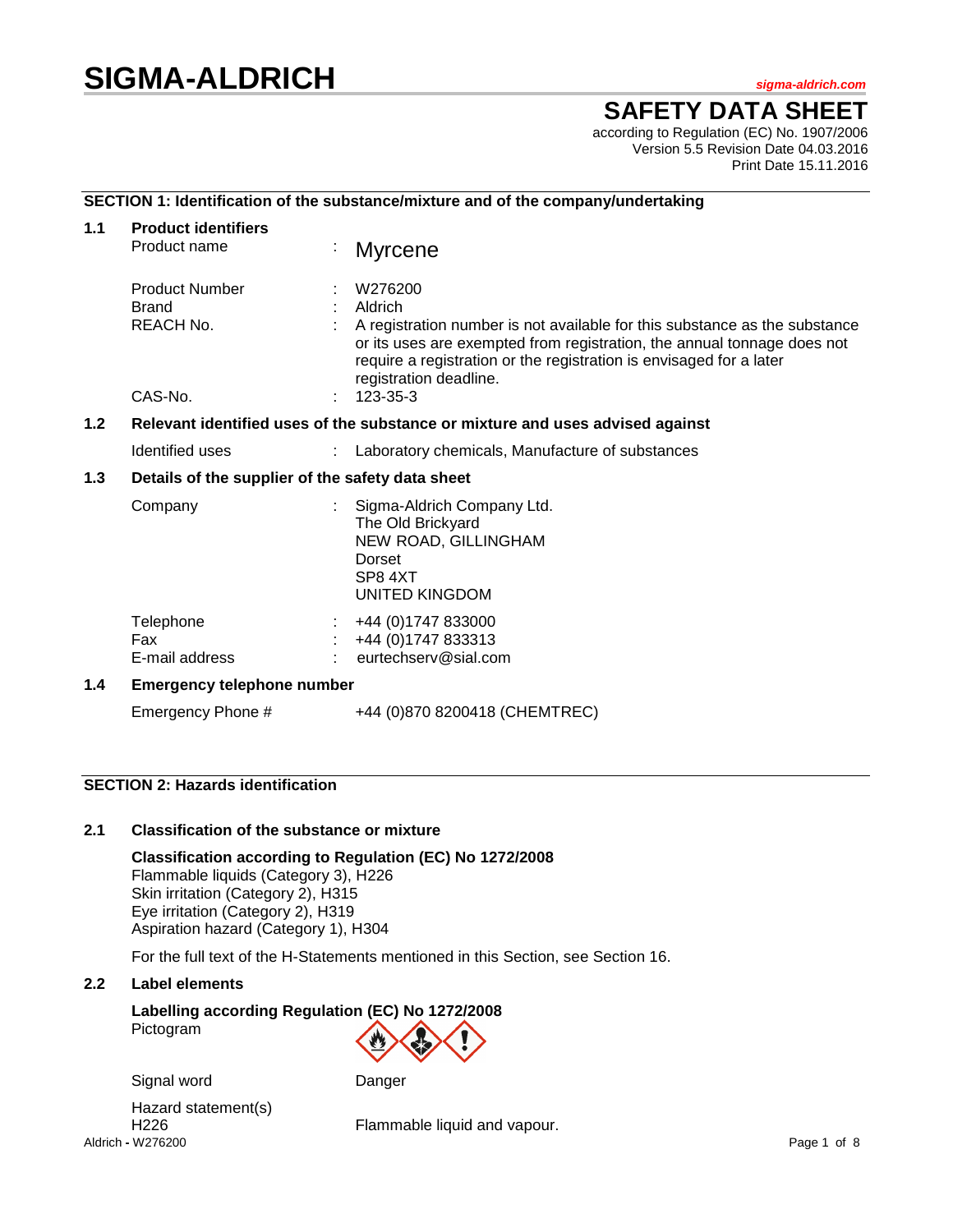| H <sub>304</sub><br>H <sub>315</sub><br>H <sub>3</sub> 19 | May be fatal if swallowed and enters airways.<br>Causes skin irritation.<br>Causes serious eye irritation.                          |
|-----------------------------------------------------------|-------------------------------------------------------------------------------------------------------------------------------------|
| Precautionary statement(s)                                |                                                                                                                                     |
| P <sub>210</sub>                                          | Keep away from heat, hot surfaces, sparks, open flames and other<br>ignition sources. No smoking.                                   |
| $P301 + P310$                                             | IF SWALLOWED: Immediately call a POISON CENTER/doctor.                                                                              |
| $P305 + P351 + P338$                                      | IF IN EYES: Rinse cautiously with water for several minutes. Remove<br>contact lenses, if present and easy to do. Continue rinsing. |
| P331                                                      | Do NOT induce vomiting.                                                                                                             |
| P370 + P378                                               | In case of fire: Use dry powder or dry sand to extinguish.                                                                          |
| Supplemental Hazard<br><b>Statements</b>                  | none                                                                                                                                |

#### **2.3 Other hazards**

This substance/mixture contains no components considered to be either persistent, bioaccumulative and toxic (PBT), or very persistent and very bioaccumulative (vPvB) at levels of 0.1% or higher.

#### **SECTION 3: Composition/information on ingredients**

# **3.1 Substances** Synonyms : 7-Methyl-3-methylene-1,6-octadiene β-Myrcene Formula  $\begin{array}{r} \text{Formula} \\ \text{Molecular weight} \end{array}$  : C<sub>10</sub>H<sub>16</sub><br> $\begin{array}{r} 136.23 \text{ g/mol} \end{array}$ Molecular weight<br>CAS-No. CAS-No. : 123-35-3  $: 204 - 622 - 5$

# **Hazardous ingredients according to Regulation (EC) No 1272/2008**

| Component                          |                | Classification                   | Concentration |  |
|------------------------------------|----------------|----------------------------------|---------------|--|
| 7-Methyl-3-methyleneocta-1,6-diene |                |                                  |               |  |
| CAS-No.                            | $123 - 35 - 3$ | Flam. Liq. 3; Skin Irrit. 2; Eye | $\leq$ 100 %  |  |
| EC-No.                             | 204-622-5      | Irrit. 2; Asp. Tox. 1; H226,     |               |  |
|                                    |                | H315, H319, H304                 |               |  |

For the full text of the H-Statements mentioned in this Section, see Section 16.

# **SECTION 4: First aid measures**

# **4.1 Description of first aid measures**

#### **General advice**

Consult a physician. Show this safety data sheet to the doctor in attendance.

#### **If inhaled**

If breathed in, move person into fresh air. If not breathing, give artificial respiration. Consult a physician.

#### **In case of skin contact**

Wash off with soap and plenty of water. Consult a physician.

#### **In case of eye contact**

Rinse thoroughly with plenty of water for at least 15 minutes and consult a physician.

#### **If swallowed**

Do NOT induce vomiting. Never give anything by mouth to an unconscious person. Rinse mouth with water. Consult a physician.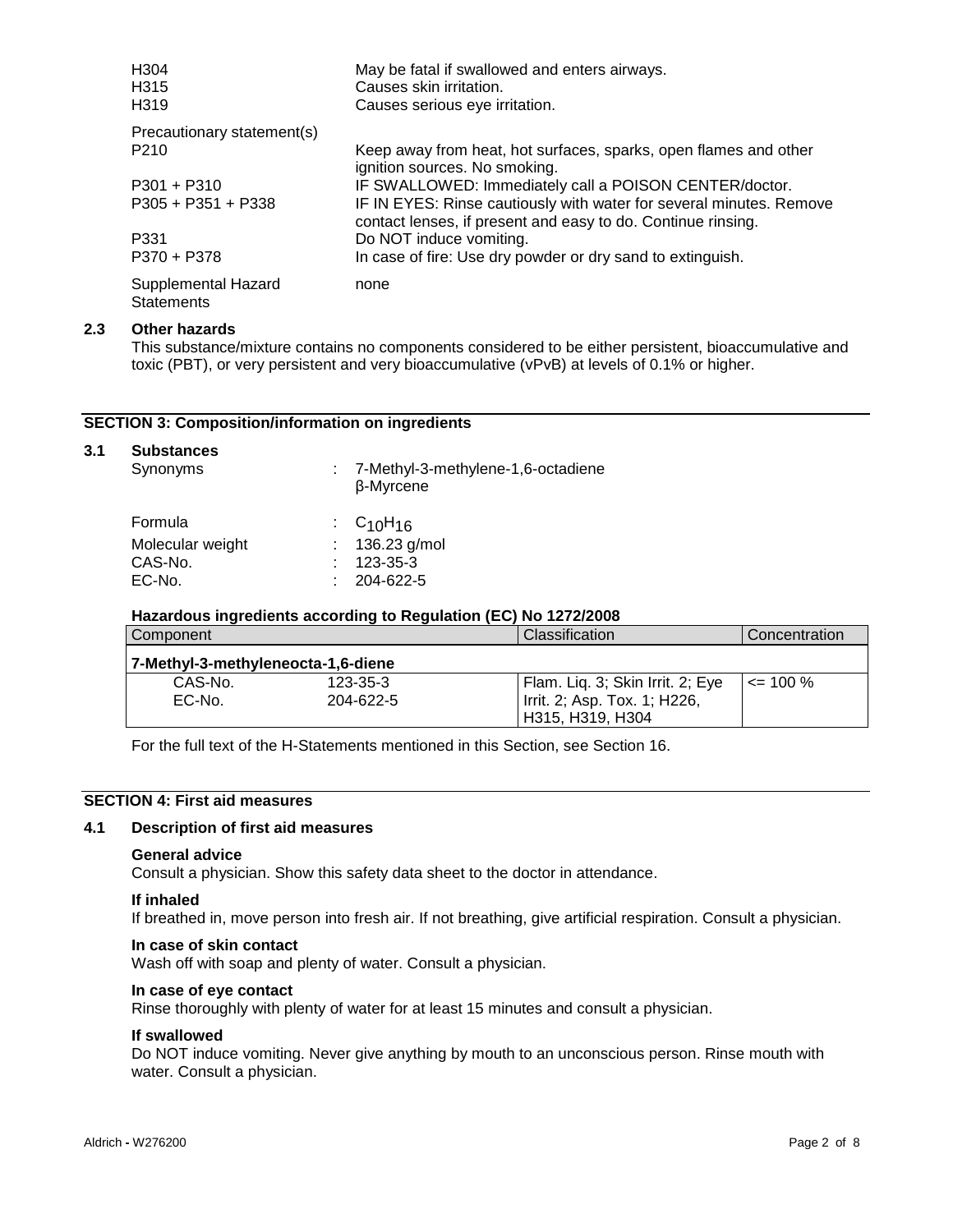#### **4.2 Most important symptoms and effects, both acute and delayed** The most important known symptoms and effects are described in the labelling (see section 2.2) and/or in

- section 11
- **4.3 Indication of any immediate medical attention and special treatment needed** No data available

# **SECTION 5: Firefighting measures**

#### **5.1 Extinguishing media**

- **Suitable extinguishing media** Use water spray, alcohol-resistant foam, dry chemical or carbon dioxide.
- **5.2 Special hazards arising from the substance or mixture** No data available
- **5.3 Advice for firefighters** Wear self-contained breathing apparatus for firefighting if necessary.

# **5.4 Further information**

Use water spray to cool unopened containers.

# **SECTION 6: Accidental release measures**

**6.1 Personal precautions, protective equipment and emergency procedures**

Use personal protective equipment. Avoid breathing vapours, mist or gas. Ensure adequate ventilation. Remove all sources of ignition. Evacuate personnel to safe areas. Beware of vapours accumulating to form explosive concentrations. Vapours can accumulate in low areas. For personal protection see section 8.

# **6.2 Environmental precautions** Prevent further leakage or spillage if safe to do so. Do not let product enter drains.

- **6.3 Methods and materials for containment and cleaning up** Contain spillage, and then collect with an electrically protected vacuum cleaner or by wet-brushing and place in container for disposal according to local regulations (see section 13).
- **6.4 Reference to other sections** For disposal see section 13.

#### **SECTION 7: Handling and storage**

**7.1 Precautions for safe handling** Avoid contact with skin and eyes. Avoid inhalation of vapour or mist. Keep away from sources of ignition - No smoking.Take measures to prevent the build up of electrostatic charge.

For precautions see section 2.2.

**7.2 Conditions for safe storage, including any incompatibilities** Store in cool place. Keep container tightly closed in a dry and well-ventilated place. Containers which are opened must be carefully resealed and kept upright to prevent leakage.

Recommended storage temperature 2 - 8 °C

**7.3 Specific end use(s)**

Apart from the uses mentioned in section 1.2 no other specific uses are stipulated

# **SECTION 8: Exposure controls/personal protection**

#### **8.1 Control parameters**

#### **Components with workplace control parameters**

Contains no substances with occupational exposure limit values.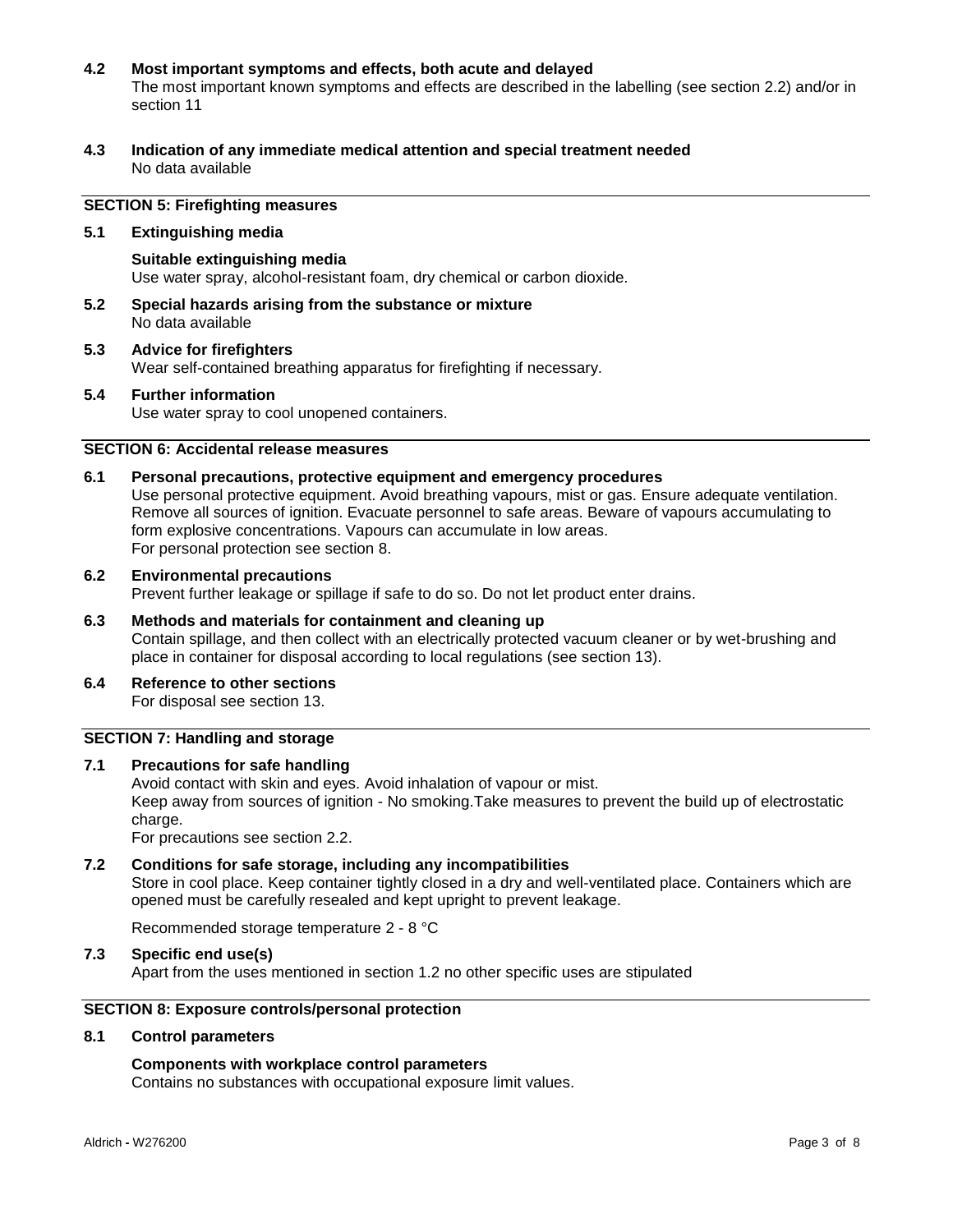# **8.2 Exposure controls**

#### **Appropriate engineering controls**

Handle in accordance with good industrial hygiene and safety practice. Wash hands before breaks and at the end of workday.

#### **Personal protective equipment**

#### **Eye/face protection**

Face shield and safety glasses Use equipment for eye protection tested and approved under appropriate government standards such as NIOSH (US) or EN 166(EU).

#### **Skin protection**

Handle with gloves. Gloves must be inspected prior to use. Use proper glove removal technique (without touching glove's outer surface) to avoid skin contact with this product. Dispose of contaminated gloves after use in accordance with applicable laws and good laboratory practices. Wash and dry hands.

The selected protective gloves have to satisfy the specifications of EU Directive 89/686/EEC and the standard EN 374 derived from it.

Full contact Material: Nitrile rubber Minimum layer thickness: 0.4 mm Break through time: 480 min Material tested:Camatril® (KCL 730 / Aldrich Z677442, Size M)

Splash contact Material: Nitrile rubber Minimum layer thickness: 0.4 mm Break through time: 480 min Material tested:Camatril® (KCL 730 / Aldrich Z677442, Size M)

data source: KCL GmbH, D-36124 Eichenzell, phone +49 (0)6659 87300, e-mail sales@kcl.de, test method: EN374

If used in solution, or mixed with other substances, and under conditions which differ from EN 374, contact the supplier of the CE approved gloves. This recommendation is advisory only and must be evaluated by an industrial hygienist and safety officer familiar with the specific situation of anticipated use by our customers. It should not be construed as offering an approval for any specific use scenario.

#### **Body Protection**

Complete suit protecting against chemicals, Flame retardant antistatic protective clothing., The type of protective equipment must be selected according to the concentration and amount of the dangerous substance at the specific workplace.

#### **Respiratory protection**

Where risk assessment shows air-purifying respirators are appropriate use a full-face respirator with multi-purpose combination (US) or type ABEK (EN 14387) respirator cartridges as a backup to engineering controls. If the respirator is the sole means of protection, use a full-face supplied air respirator. Use respirators and components tested and approved under appropriate government standards such as NIOSH (US) or CEN (EU).

#### **Control of environmental exposure**

Prevent further leakage or spillage if safe to do so. Do not let product enter drains.

#### **SECTION 9: Physical and chemical properties**

#### **9.1 Information on basic physical and chemical properties**

- a) Appearance Form: liquid
- b) Odour No data available
- c) Odour Threshold No data available
- d) pH No data available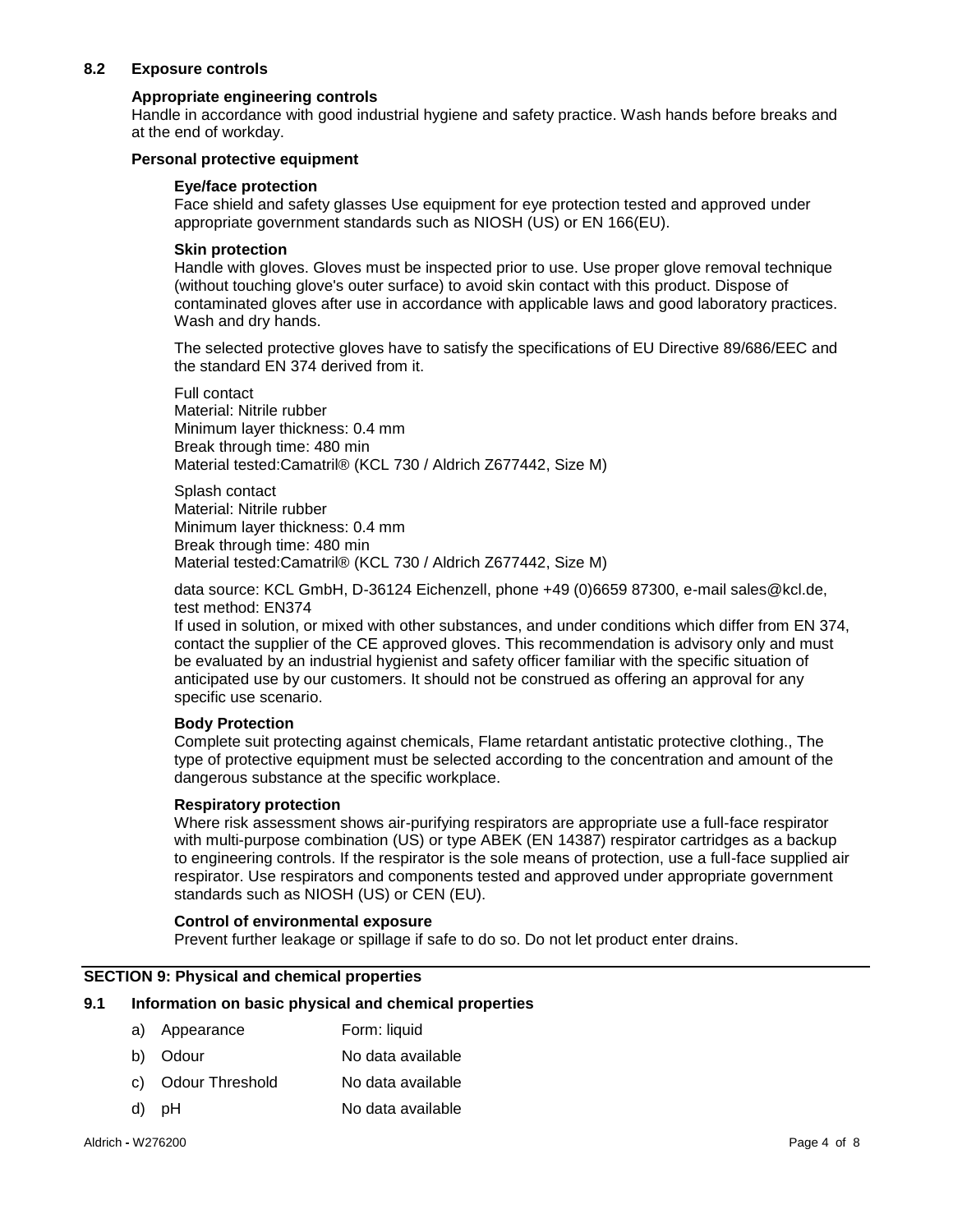|     | e)      | Melting point/freezing<br>point                    | Melting point/range: < -80 °C at 1,013 hPa - OECD Test Guideline 102 |
|-----|---------|----------------------------------------------------|----------------------------------------------------------------------|
|     | f)      | Initial boiling point and<br>boiling range         | 167 °C - lit.                                                        |
|     | g)      | Flash point                                        | 44 °C - closed cup                                                   |
|     | h)      | Evaporation rate                                   | No data available                                                    |
|     | i)      | Flammability (solid, gas)                          | No data available                                                    |
|     | j)      | Upper/lower<br>flammability or<br>explosive limits | No data available                                                    |
|     | k)      | Vapour pressure                                    | 9 hPa at 20 °C                                                       |
|     | I)      | Vapour density                                     | $4.7 - (Air = 1.0)$                                                  |
|     | m)      | Relative density                                   | 0.791 g/cm3 at 25 °C                                                 |
|     | n)      | Water solubility                                   | 0.00109 g/l at 20 °C - OECD Test Guideline 105                       |
|     | $\circ$ | Partition coefficient: n-<br>octanol/water         | log Pow: 5.285 at 25 °C                                              |
|     | p)      | Auto-ignition<br>temperature                       | 255 °C                                                               |
|     | q)      | Decomposition<br>temperature                       | No data available                                                    |
|     | r)      | Viscosity                                          | No data available                                                    |
|     | S)      | <b>Explosive properties</b>                        | No data available                                                    |
|     | t)      | Oxidizing properties                               | No data available                                                    |
| 9.2 |         | Other safety information                           |                                                                      |
|     |         | Relative vapour density                            | $4.7 - (Air = 1.0)$                                                  |
|     |         |                                                    |                                                                      |

# **SECTION 10: Stability and reactivity**

# **10.1 Reactivity**

No data available

#### **10.2 Chemical stability** Stable under recommended storage conditions. Contains the following stabiliser(s): α-Tocopherol (0.05 - 0.2 %)

- **10.3 Possibility of hazardous reactions** No data available
- **10.4 Conditions to avoid** Heat, flames and sparks.
- **10.5 Incompatible materials** Strong oxidizing agents

# **10.6 Hazardous decomposition products** Hazardous decomposition products formed under fire conditions. - Carbon oxides Other decomposition products - No data available In the event of fire: see section 5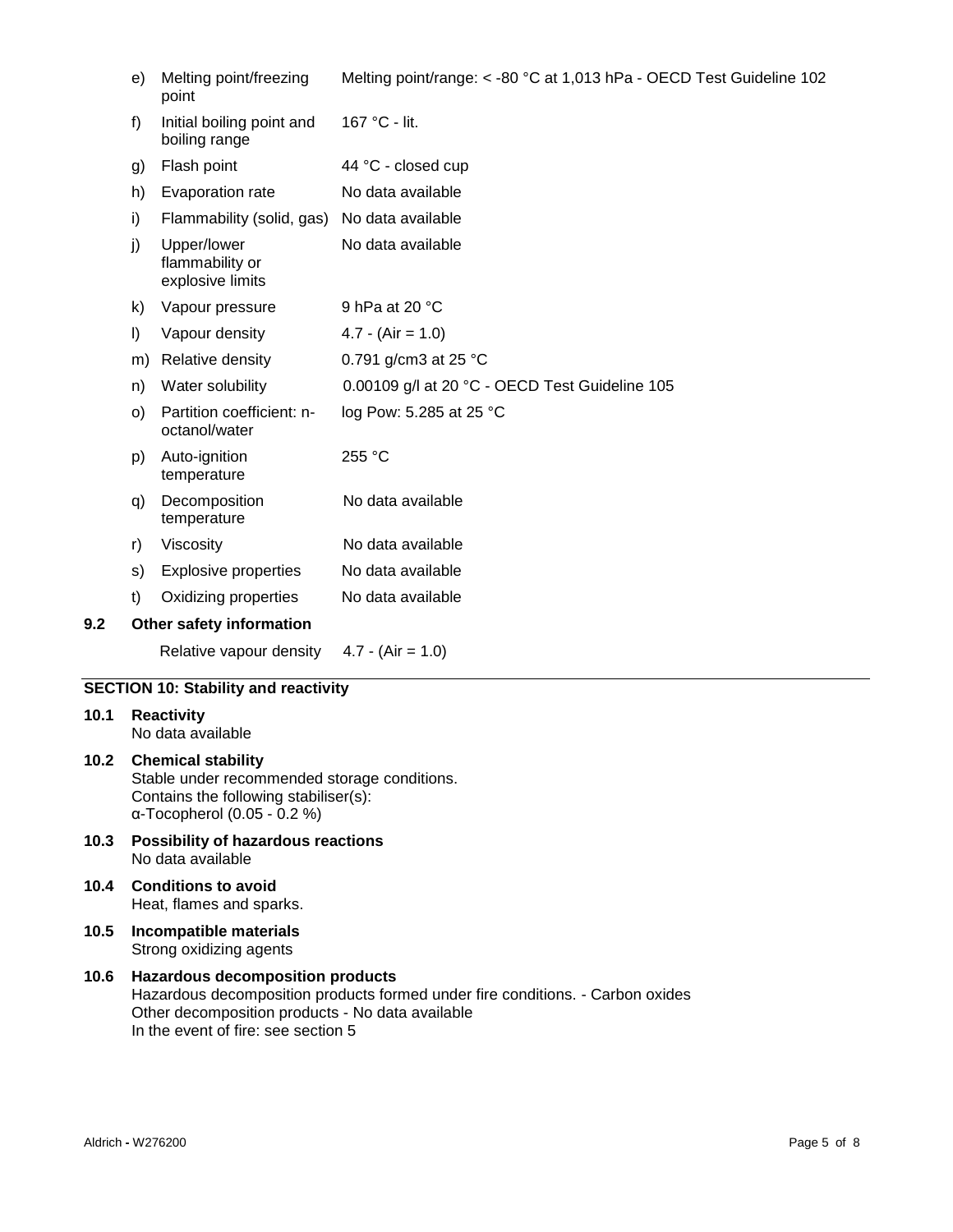#### **SECTION 11: Toxicological information**

#### **11.1 Information on toxicological effects**

#### **Acute toxicity**

LD50 Oral - Rat - male and female - > 11,390 mg/kg

LD50 Dermal - Rabbit - > 5,000 mg/kg (OECD Test Guideline 402)

#### **Skin corrosion/irritation**

Skin - Rabbit Result: Skin irritation - 24 h

#### **Serious eye damage/eye irritation**

Eyes - Rabbit Result: Irritating to eyes. (OECD Test Guideline 405)

# **Respiratory or skin sensitisation**

in vivo assay - Mouse Result: Does not cause skin sensitisation. (OECD Test Guideline 429)

#### **Germ cell mutagenicity**

Ames test S. typhimurium Result: negative

Mutagenicity (micronucleus test) Mouse - male and female Result: negative

#### **Carcinogenicity**

IARC: No component of this product present at levels greater than or equal to 0.1% is identified as probable, possible or confirmed human carcinogen by IARC.

#### **Reproductive toxicity**

Reproductive toxicity - Rat - Oral

Effects on Fertility: Pre-implantation mortality (e.g., reduction in number of implants per female; total number of implants per corpora lutea). Effects on Embryo or Fetus: Fetotoxicity (except death, e.g., stunted fetus). Specific Developmental Abnormalities: Musculoskeletal system.

Reproductive toxicity - Rat - Oral Effects on Newborn: Weaning or lactation index (e.g., # alive at weaning per # alive at day 4).

**Specific target organ toxicity - single exposure** No data available

**Specific target organ toxicity - repeated exposure** No data available

**Aspiration hazard** No data available

#### **Additional Information**

Repeated dose toxicity Rat - male and female - Oral - LOAEL : 250 mg/kg RTECS: RG5365000

To the best of our knowledge, the chemical, physical, and toxicological properties have not been thoroughly investigated.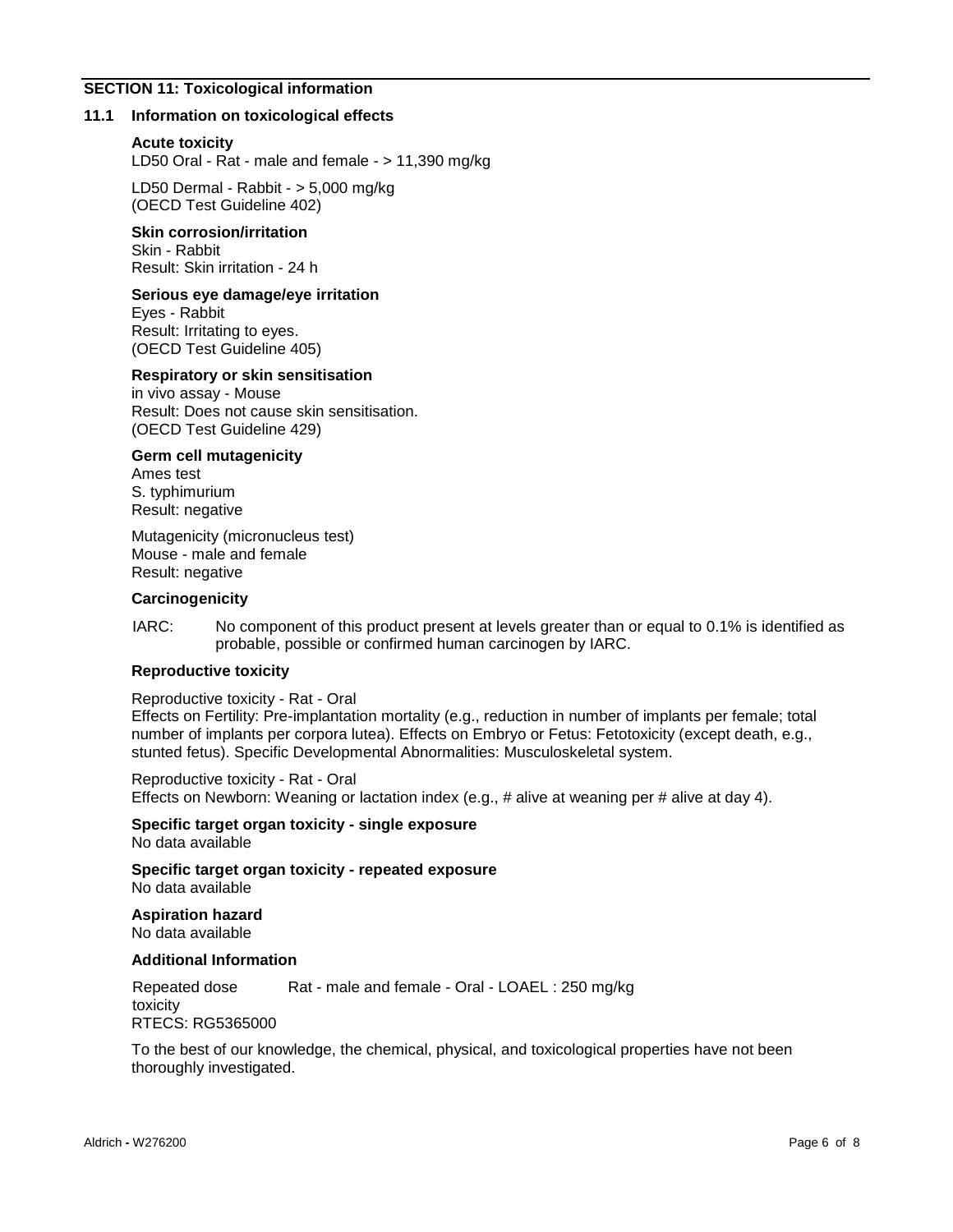# **SECTION 12: Ecological information**

**12.1 Toxicity** No data available

# **12.2 Persistence and degradability** aerobic - Exposure time 28 d

Result: 76 % - Readily biodegradable (OECD Test Guideline 301D)

- **12.3 Bioaccumulative potential** No data available
- **12.4 Mobility in soil** No data available

#### **12.5 Results of PBT and vPvB assessment**

This substance/mixture contains no components considered to be either persistent, bioaccumulative and toxic (PBT), or very persistent and very bioaccumulative (vPvB) at levels of 0.1% or higher.

#### **12.6 Other adverse effects**

No data available

# **SECTION 13: Disposal considerations**

#### **13.1 Waste treatment methods**

#### **Product**

Burn in a chemical incinerator equipped with an afterburner and scrubber but exert extra care in igniting as this material is highly flammable. Offer surplus and non-recyclable solutions to a licensed disposal company.

#### **Contaminated packaging**

Dispose of as unused product.

# **SECTION 14: Transport information**

| 14.1 | UN number<br>ADR/RID: 2319                                                                                                                      |                            | IMDG: 2319                | IATA: 2319       |
|------|-------------------------------------------------------------------------------------------------------------------------------------------------|----------------------------|---------------------------|------------------|
| 14.2 | UN proper shipping name<br>ADR/RID: TERPENE HYDROCARBONS, N.O.S.<br>IMDG: TERPENE HYDROCARBONS, N.O.S.<br>Terpene hydrocarbons, n.o.s.<br>IATA: |                            |                           |                  |
| 14.3 | ADR/RID: 3                                                                                                                                      | Transport hazard class(es) | IMDG: 3                   | IATA: 3          |
| 14.4 | Packaging group<br>ADR/RID: III                                                                                                                 |                            | IMDG: III                 | <b>IATA: III</b> |
| 14.5 | <b>Environmental hazards</b><br>ADR/RID: no                                                                                                     |                            | IMDG Marine pollutant: no | IATA: no         |
| 14.6 | Special precautions for user<br>No data available                                                                                               |                            |                           |                  |

# **SECTION 15: Regulatory information**

**15.1 Safety, health and environmental regulations/legislation specific for the substance or mixture** This safety datasheet complies with the requirements of Regulation (EC) No. 1907/2006.

# **15.2 Chemical safety assessment** For this product a chemical safety assessment was not carried out